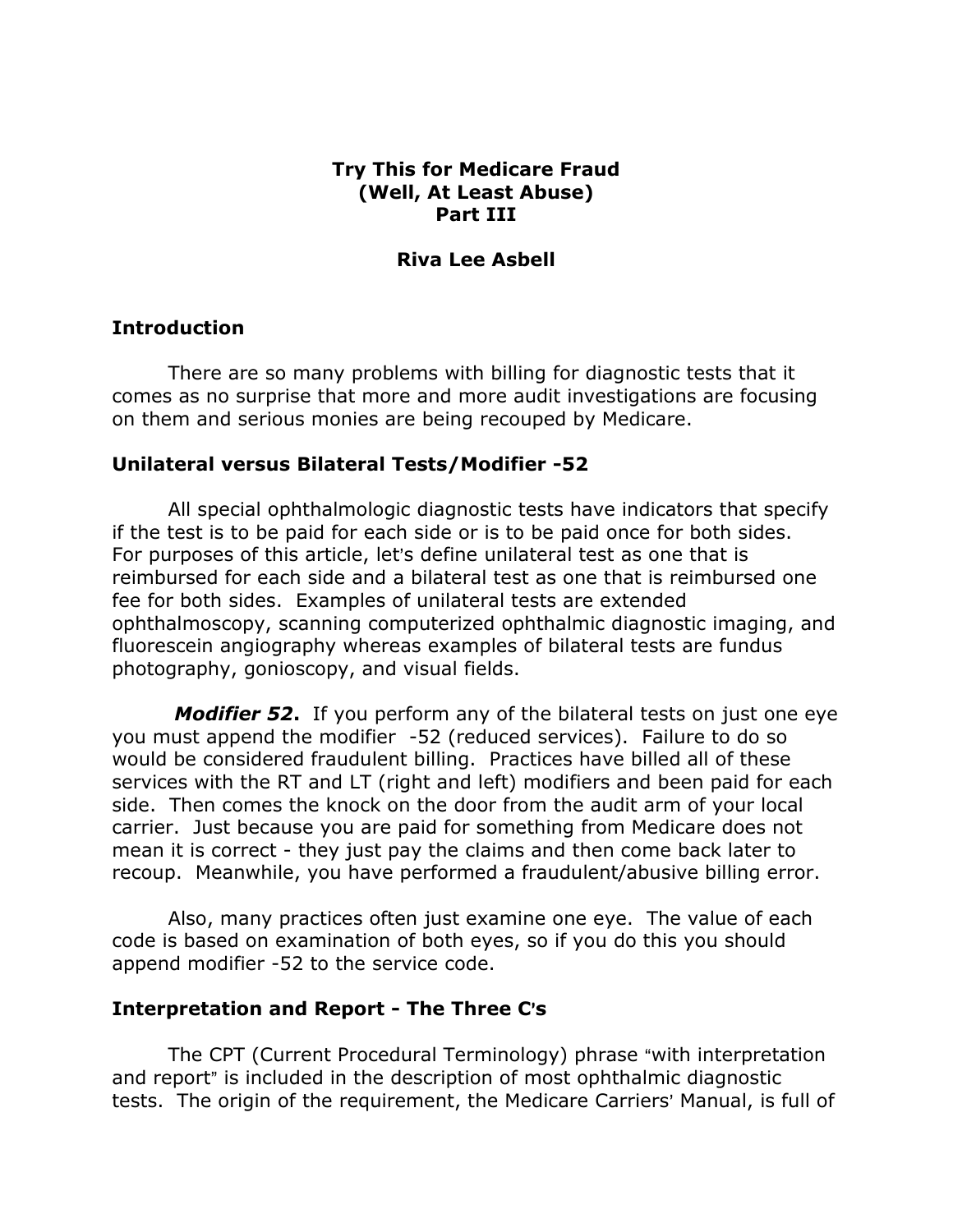interpretation and report references but is markedly lacking in what the actual requirements are.

 However, without an interpretation and report surely you will be refunding money to Medicare under audit. Remember The Three C's (EyeWorld, March 2004).

**Clinical Findings.** The interpretation and report should succinctly summarize your clinical findings. It does not have to be lengthy - just the pertinent findings. It should not be scribbled within the body of the examination where it looks like part of the examination. Auditors will miss it and you will be challenged.

**Comparative Data.** Medicare always likes to know if something is better, worse or just the same as before. And this is true for interpretation and report requirements. If a hemorrhage has resolved, visual field loss has progressed, or a lesion size has changed - then these findings need to be noted.

**Clinical Management.** Documenting the effect of the diagnostic test on your clinical management is the area that is almost always lacking in the interpretation and report. Medicare wants to know why they are paying you extra for this test - this extended ophthalmoscopy, this visual field, this fundus photo. You must address how this test is going to coordinate with your clinical management. Are you going to change/increase/stop medications? Are you going to recommend surgery? Are you suggesting further diagnostic testing? The answers to these pertinent questions need to be part of your written report.

Diagnostic tests have a professional component and a technical component. The professional component is the interpretation and report. Without this, you may find yourself paying back the monies allotted for this portion of the reimbursement. The technical component provides reimbursement for ownership and maintenance of the equipment as well as various overhead expenses such as technician salaries.

# Visual Field Examinations

There are three descriptions in CPT for visual field services:

92081 Visual field examination, unilateral or bilateral, with interpretation and report; limited examination (eg, tangent screen, Autoplot, arc perimeter, or single stimulus level automated test, such as Octopus 3 or 7 equivalent)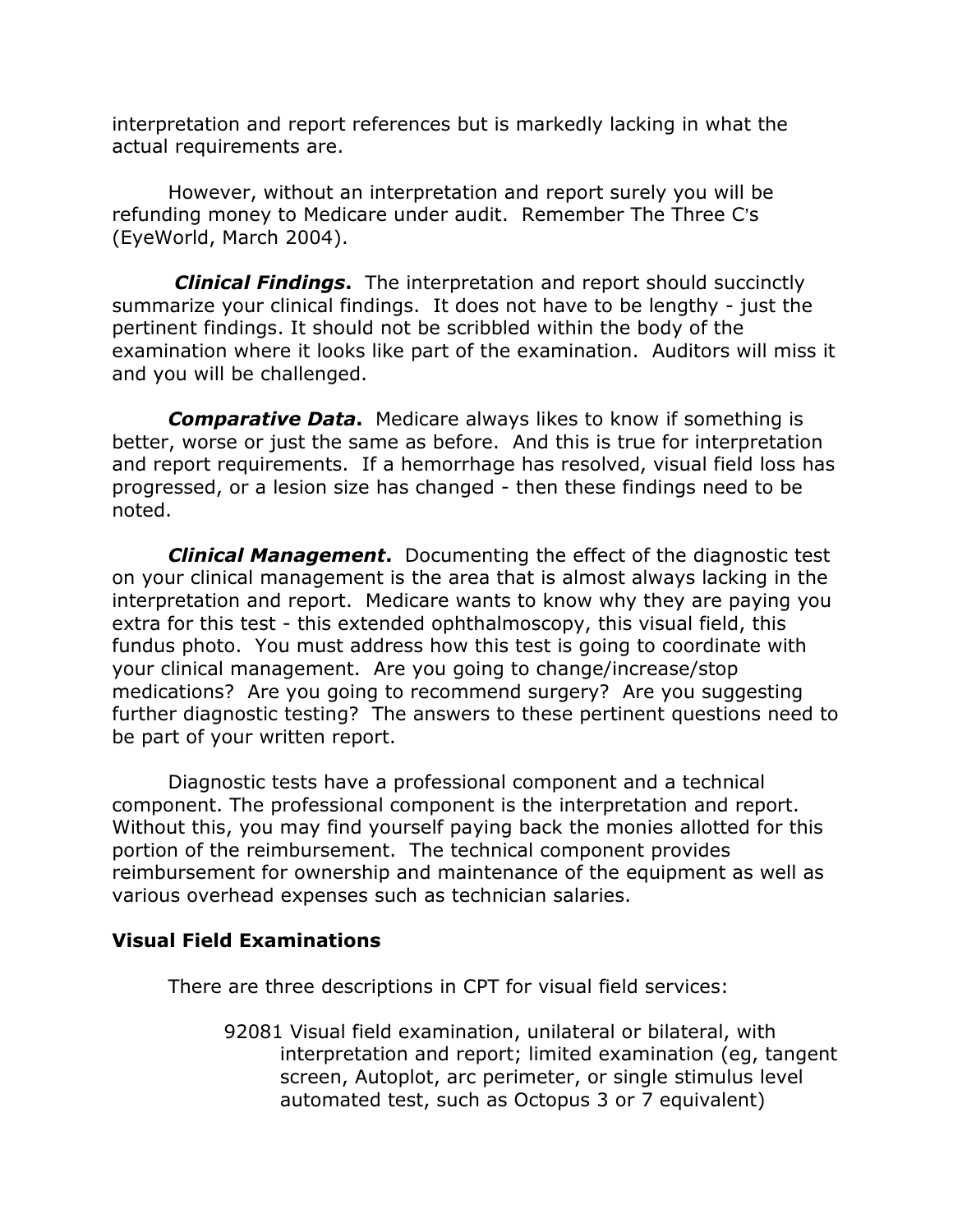- 92082 intermediate examination (eg, at least 2 isopters on Goldmann perimeter, or semiquantitative, automated suprathreshold screening program, Humphrey suprathreshold automatic diagnostic test, Octopus program 33)
- 92083 extended examination (eg, Goldmann visual fields with at least 3 isopters plotted and static determination within the central  $30^{\circ}$ , or quantitative, automated threshold perimetry, Octopus program G-1, 32 or 42, Humphrey visual field analyzer full threshold programs 30-2, 24-2, or 30/60-2)

(Gross visual field testing (eg, confrontation testing) is a part of general ophthalmological services and is not reported separately)

Of particular significance is that "unilateral or bilateral" is in the description. I have been questioned as to why payment was denied when the provider billed for each side. The test is deemed bilateral by Medicare and carries that indicator. This test is only to be billed once whether you do one eye or both eyes. Providers have paid upward of \$1,000,000 for double billing (ie, the right eye and left eye separately).

Medicare does not pay for routine examinations or screening eye examinations. Some practices routinely do a screening visual field on each new patient. Some glaucoma specialists insist a visual field be performed on each new patient before the patient is examined. This would be considered a screening examination since there is no prior examination and no order for the test, so - this service is not a billable to Medicare.

Another area that is often misused is in determining the level of service to be billed for visual fields performed prior to blepharoplasty or ptosis surgery. Codes 92081 or 92082 are acceptable, but not 92083. Every once in a while you come across a carrier that will pay for two sets - one with the eyelids taped and one with them in their usual position. Carrier instructions state to use modifier -76 on the second set of visual fields.

### Extended Ophthalmoscopy

Extended ophthalmoscopies remain the most heavily audited codes of all the special ophthalmologic diagnostic tests. I often receive the following question: "What is the difference between codes 92225 and 92226? Should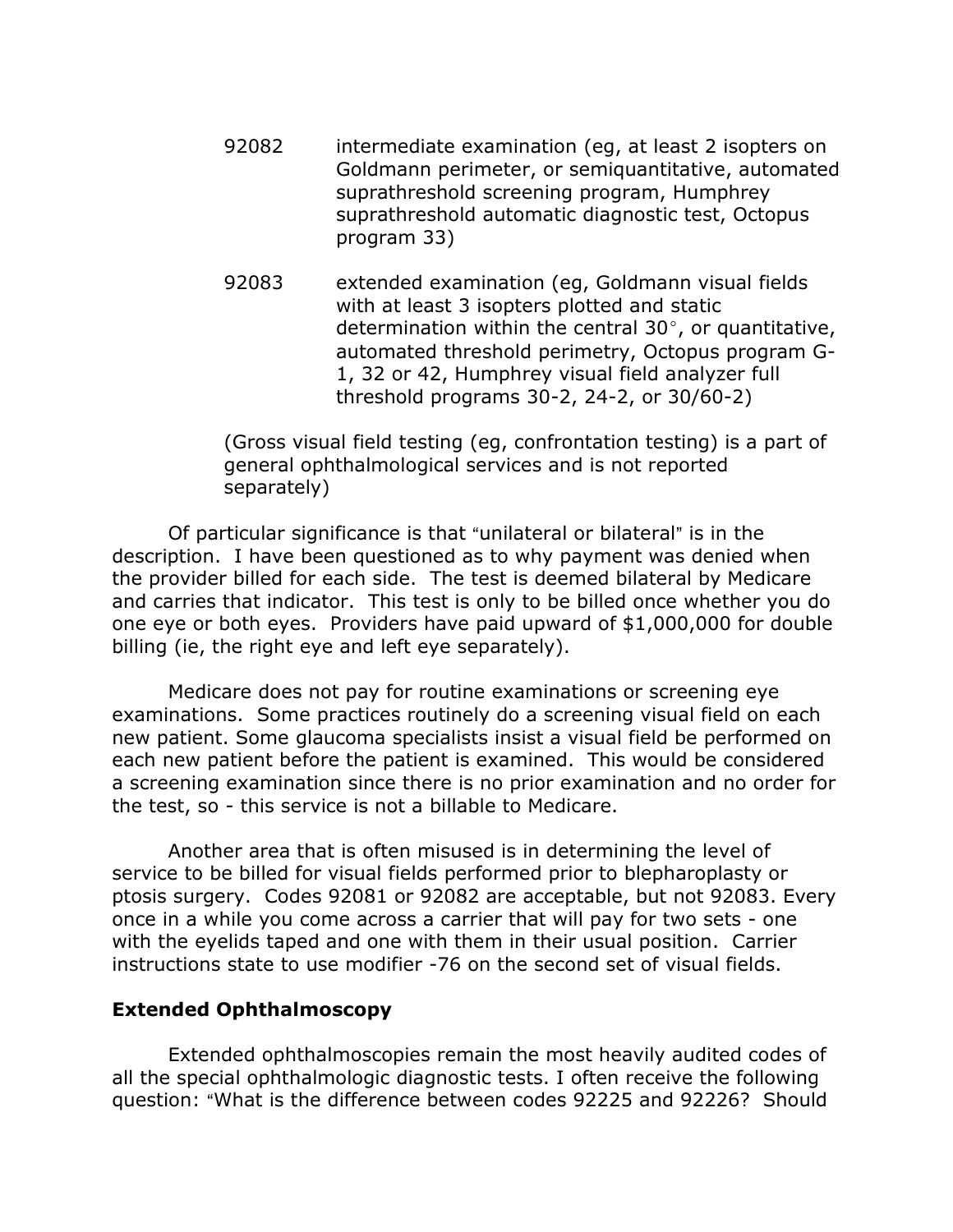each follow-up extended ophthalmoscopy be billed as 92226 even if the patient has not been seen for a while?"

- . CPT describes the codes as follows:
	- 92225 Ophthalmoscopy, extended, with retinal drawing (e.g., for retinal detachment, melanoma), with interpretation and report; initial 92226 subsequent

Technically, code 92225 is used for the initial testing encounter for a disease entity and subsequent follow-up extended ophthalmoscopies would be coded as 92226. However, if the patient had not been examined for a while and presented with new symptoms suggesting a different pathological entity, one could use 92225 again. Similarly, if the physician were asked to do a re-consultation for a different problem, 92225 could be used again. In practice - particularly since this is so heavily audited, most ophthalmologists use 92226 for all subsequent extended ophthalmoscopies.

Many carriers have Local Coverage Determinations for these services along with coding guidelines. The average requirements are that the drawing must be anatomically specific to the patient, should have a diameter of three to four inches, and some carriers require colours. Other carriers require scleral depression. The biggest problem occurs when the drawings are no more than sketches and then the service fails to be allowed under audit.

Glaucoma diagnoses are listed in most of the policies, but a word of caution is warranted here. A sketch the size of a thumbnail that allegedly shows slope et cetera would not probably pass a Medicare audit for extended ophthalmoscopy.

Be sure to remember that there must be medical necessity for each side since this is a unilateral test - it is paid for each side. For example, extended ophthalmoscopy performed for follow-up of a choroidal nevus would only be warranted for the involved side, even though it is good medicine to examine both eyes.

# **Conclusion**

Medicare defines the difference between fraud and abuse as being one of intent, with fraud being perpetuated when there is intent to deceive. There is a lot of bad reimbursement advice out there, most of it coming from your colleagues, most of it gathered around coffee breaks at medical